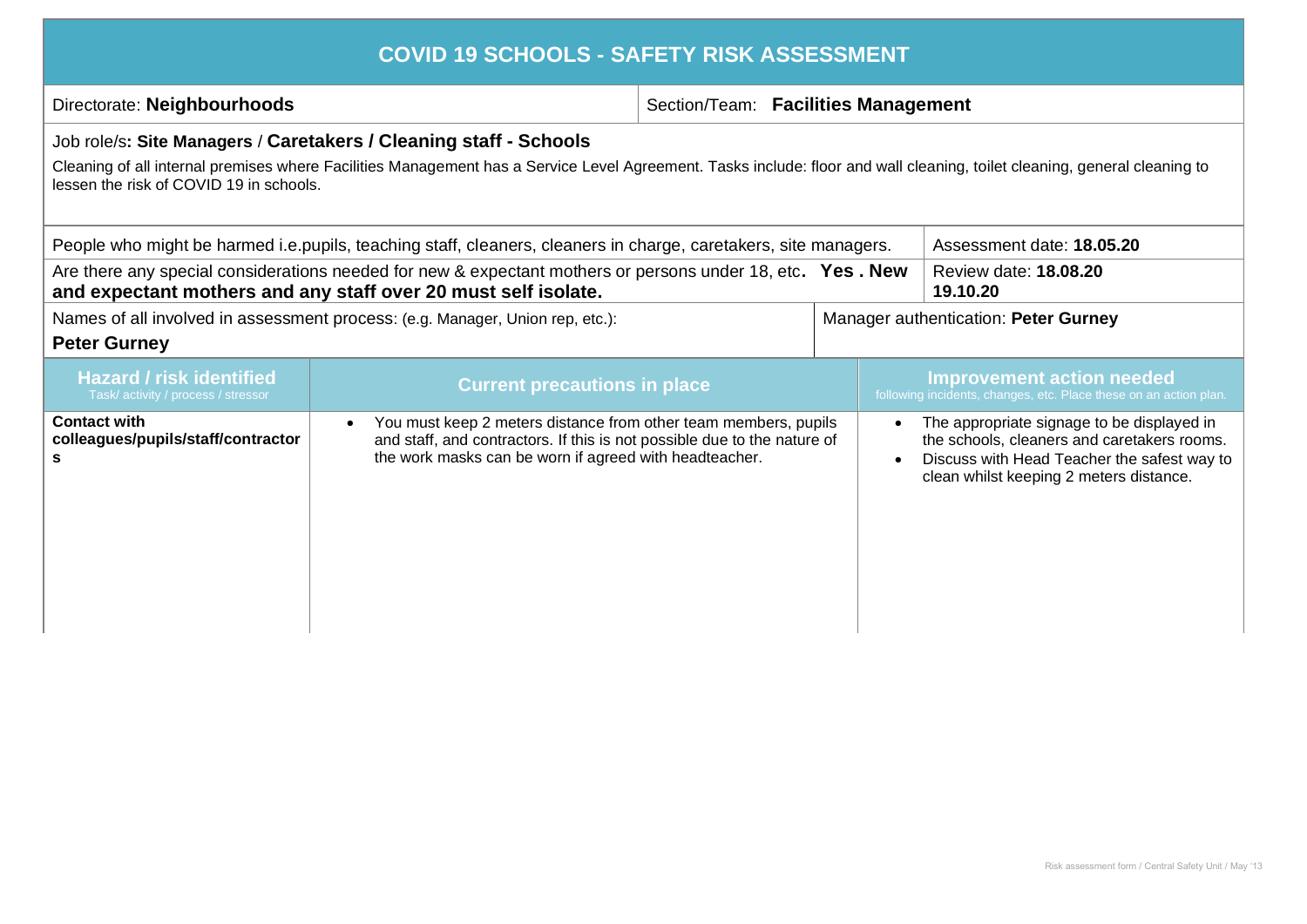| <b>PPE</b> | You must wear and disposable gloves at all times. Please make sure<br>you are still washing the gloves thoroughly and wash hands when<br>gloves have been removed.<br>Uniform <b>MUST</b> not be taken home unless for washing<br>Face masks DO NOT need to be worn at this stage, however if you<br>wish to wear them, these will be supplied | Additional PPE in particular disposable<br>aprons and disposable gloves and face<br>masks will be issued and should be worn if<br>social distancing is not possible.<br>Ensure you have enough stock of PPE and<br>materials at all times. |
|------------|------------------------------------------------------------------------------------------------------------------------------------------------------------------------------------------------------------------------------------------------------------------------------------------------------------------------------------------------|--------------------------------------------------------------------------------------------------------------------------------------------------------------------------------------------------------------------------------------------|
|------------|------------------------------------------------------------------------------------------------------------------------------------------------------------------------------------------------------------------------------------------------------------------------------------------------------------------------------------------------|--------------------------------------------------------------------------------------------------------------------------------------------------------------------------------------------------------------------------------------------|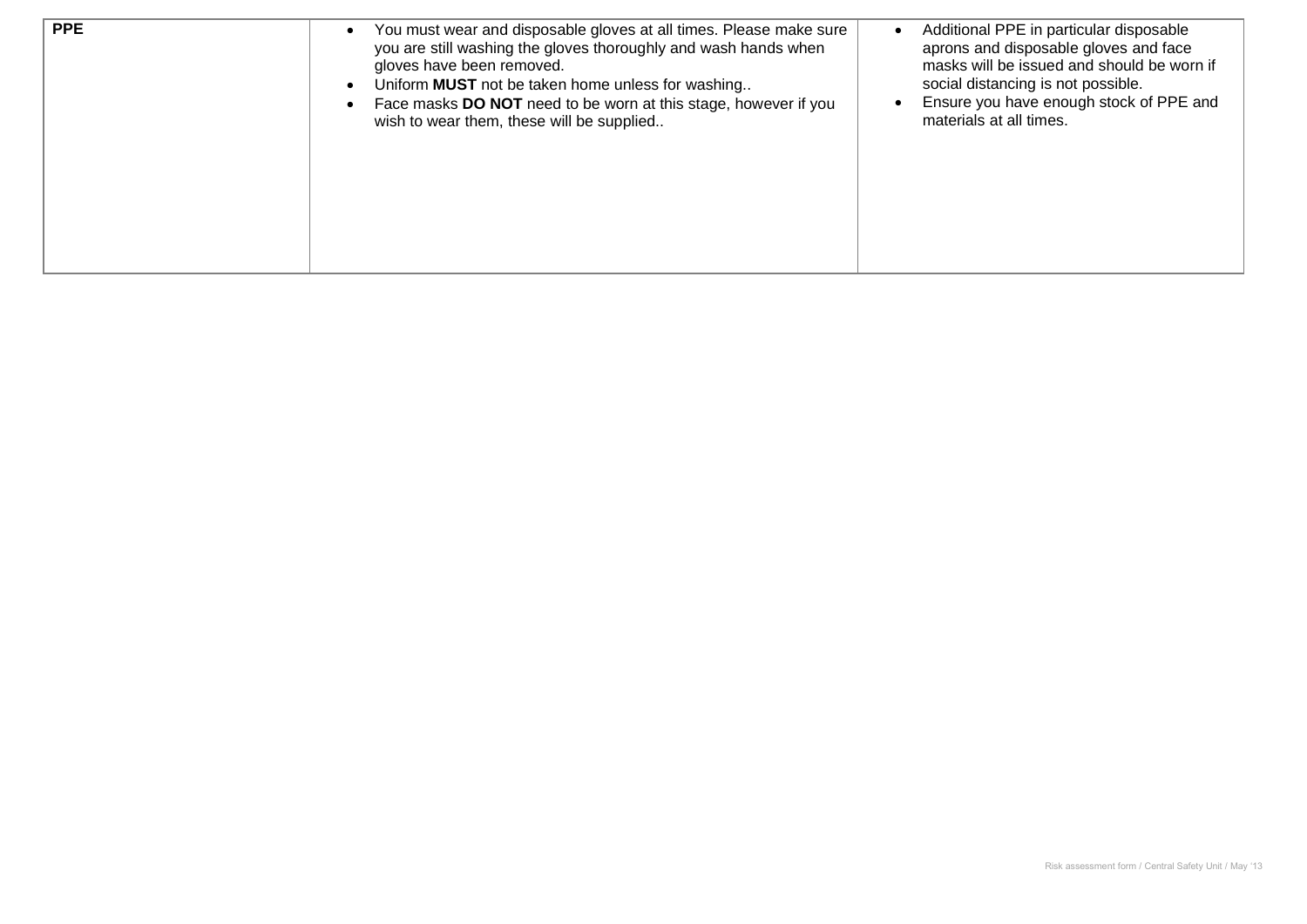| <b>Cleaning</b> | Safe working practice guidelines will accompany this risk<br>assessment.         | Ensure you have enough cleaning materials<br>at all times |
|-----------------|----------------------------------------------------------------------------------|-----------------------------------------------------------|
|                 | PPE, including gloves and aprons must be worn at all times.<br>$\bullet$         | Ensure you follow the governments guidelines at all       |
|                 | The priority is cleaning all surfaces using a disinfectant as regularly          | times following the link,                                 |
|                 | as possible. These areas include door handles, surfaces, toilets,                | https://www.gov.uk/government/publications/covid-         |
|                 | internal glass and all other hard surfaces.                                      | 19-decontamination-in-non-healthcare-settings/covid-      |
|                 | Disposable cloths must be used when cleaning. These along with                   | 19-decontamination-in-non-healthcare-settings             |
|                 | aprons must be double bagged at the end of each shift, and kept                  |                                                           |
|                 | safe within the school. After 3 days these bags can go out following             |                                                           |
|                 | normal procedures.                                                               |                                                           |
|                 |                                                                                  |                                                           |
|                 | All surfaces that the symptomatic person has come into contact with must be      |                                                           |
|                 | cleaned and disinfected, including:                                              |                                                           |
|                 |                                                                                  |                                                           |
|                 | objects which are visibly contaminated with body fluids<br>$\bullet$             |                                                           |
|                 | all potentially contaminated high-contact areas such as bathrooms, door          |                                                           |
|                 | handles, telephones, grab-rails in corridors and stairwells                      |                                                           |
|                 |                                                                                  |                                                           |
|                 | Use disposable cloths or paper roll and disposable mop heads, to clean all       |                                                           |
|                 | hard surfaces, floors, chairs, door handles and sanitary fittings, following one |                                                           |
|                 | of the options below:                                                            |                                                           |
|                 |                                                                                  |                                                           |
|                 | use either a combined detergent disinfectant solution at a dilution of 1,000     |                                                           |
|                 | parts per million available chlorine, OR                                         |                                                           |
|                 | a household detergent followed by disinfection (1000 ppm av.cl.). Follow         |                                                           |
|                 | manufacturer's instructions for dilution, application and contact times for      |                                                           |
|                 | all detergents and disinfectants, OR                                             |                                                           |
|                 | if an alternative disinfectant is used within the organisation, this should be   |                                                           |
|                 | checked and ensure that it is effective against enveloped viruses                |                                                           |
|                 |                                                                                  |                                                           |
|                 | Avoid creating splashes and spray when cleaning.                                 |                                                           |
|                 |                                                                                  |                                                           |
|                 | Any cloths and mop heads used must be disposed of and should be put into         |                                                           |
|                 | waste bags as outlined above.                                                    |                                                           |
|                 |                                                                                  |                                                           |
|                 | Any items that are heavily contaminated with body fluids and cannot be           |                                                           |
|                 | cleaned by washing should be disposed of.                                        |                                                           |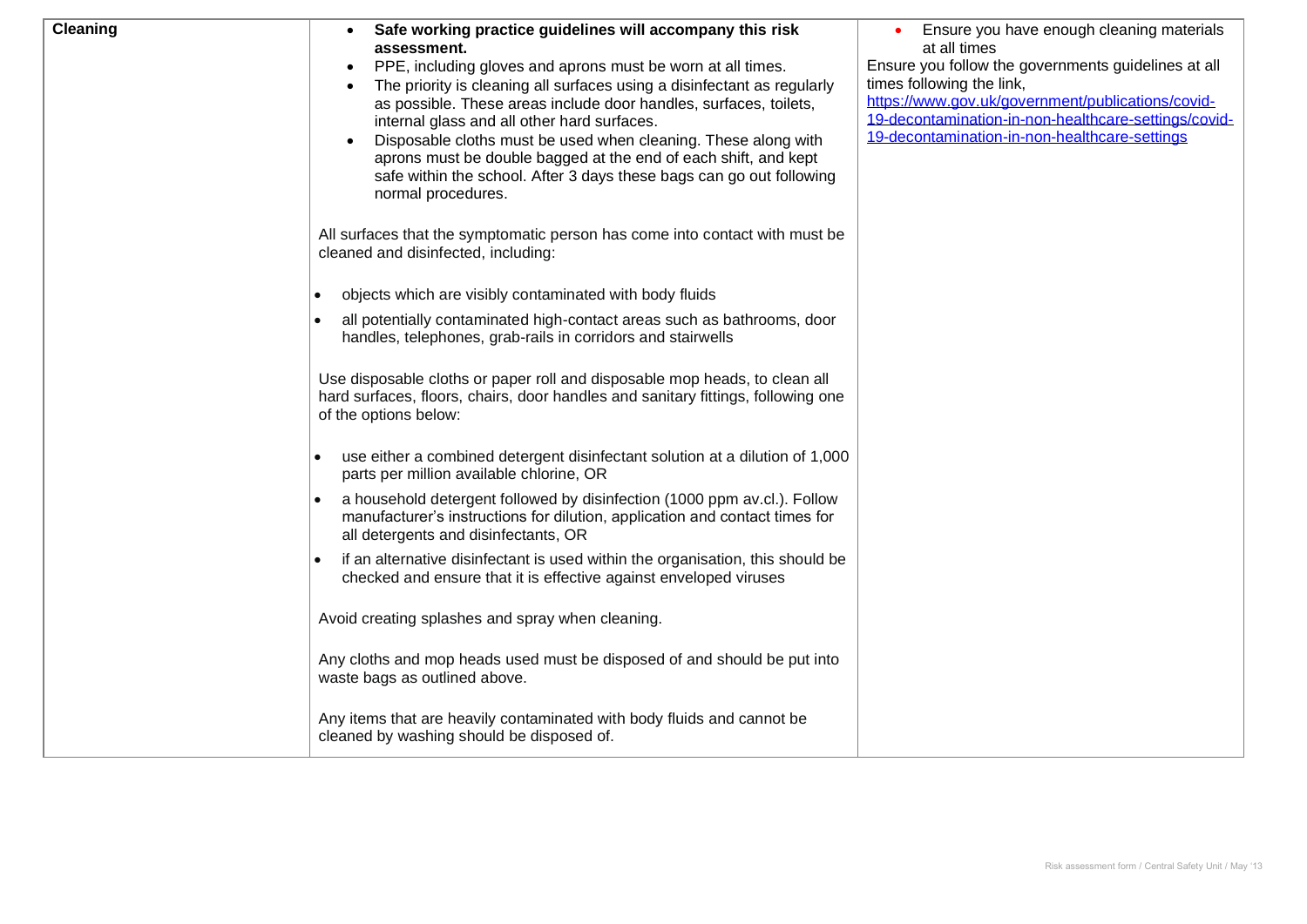| <b>Personal Hygiene</b>        | Ensure hands are washed regularly and thoroughly with neutral<br>detergent and water for 20 seconds or more using the 7 point<br>approach<br>Step 1: Wet Hands. Wet your hands and apply enough liquid soap to create<br>a good lather<br>Step 2: Rub Palms Together.<br>Step 3: Rub the Back of Hands.<br>Step 4: Interlink Your Fingers.<br>Step 5: Cup Your Fingers.<br>Step 6: Clean the Thumbs.<br>Step 7: Rub Palms with Your Fingers.<br>This should be done as a matter of routine especially after blowing<br>$\bullet$<br>your nose, coughing or working in a school environment.<br>If you cough or sneeze please use a tissue and then discard this into<br>the bin and wash hands as above. |                                                                                                                                                                                                                                        |
|--------------------------------|----------------------------------------------------------------------------------------------------------------------------------------------------------------------------------------------------------------------------------------------------------------------------------------------------------------------------------------------------------------------------------------------------------------------------------------------------------------------------------------------------------------------------------------------------------------------------------------------------------------------------------------------------------------------------------------------------------|----------------------------------------------------------------------------------------------------------------------------------------------------------------------------------------------------------------------------------------|
| Work Times / Patterns of work. | It is highly likely that your shift pattern will be altered to meet public<br>health guidelines in relation to Covid 19. The actual hours of work will<br>be agree between the school, your manager, and the individual/s<br>concerned. This pattern of work will be monitored regularly and<br>altered as required.<br>You may be asked to work additional hours in your school. If so you<br>$\bullet$<br>will be paid the appropriate rate of pay.<br>Schools may need to appoint casual /temporary staff during this time.<br>٠                                                                                                                                                                      | As more children return to school discuss<br>within the team and the headteacher the<br>safest method of working whilst ensuring<br>social distancing.<br>During any break times ensure social<br>distancing is observed at all times. |
| <b>Deliveries</b>              | When accepting any deliveries ensure the appropriate PPE is being<br>worn and keep 2 meters distance at all times.<br>If you must sign for deliveries wear disposable gloves. Place the<br>$\bullet$<br>paperwork in a plastic wallet and do not touch for 72 hours.<br>Once stock has been put away in the appropriate areas then<br>$\bullet$<br>proceed to wash hands thoroughly with neutral detergent for 20<br>seconds or more.                                                                                                                                                                                                                                                                    |                                                                                                                                                                                                                                        |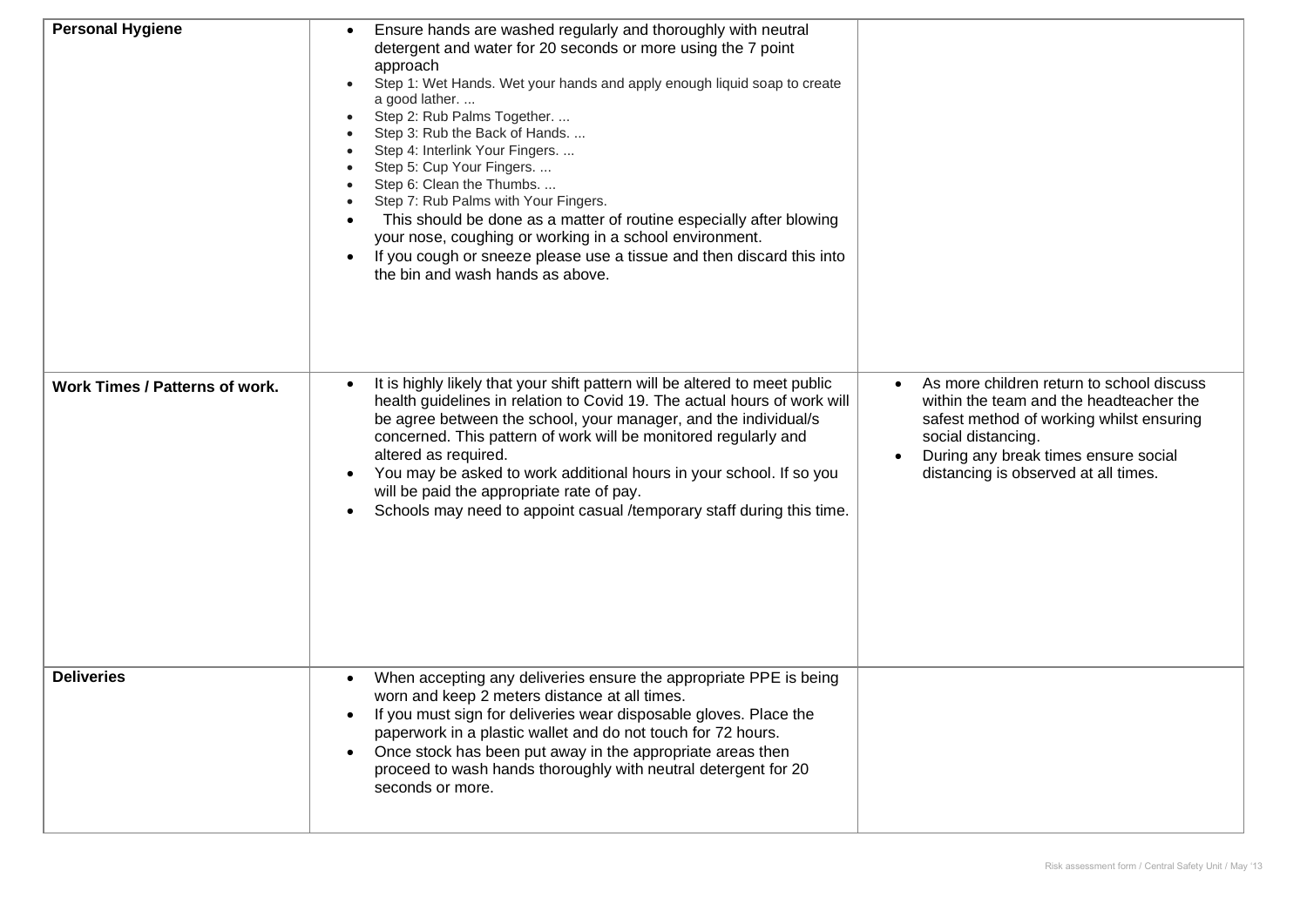| <b>Personal Health</b> | If anyone shows signs of having a high temperature or ongoing<br>cough you MUST immediately self-isolate and inform management.<br>You will be informed of any changes in relation to Covid. Latest<br>updates can be found at https://www.gov.uk/coronavirus<br>https://www.nhs.uk/conditions/coronavirus-covid-19/ | Once management have been informed this<br>will be reported to the Covid19 team and you<br>will be requested to attend testing at an<br>agreed time and date.<br>Once management receive the test results if<br>this is positive follow the appropriate<br>guidelines if negative please speak to your<br>area manager. |
|------------------------|----------------------------------------------------------------------------------------------------------------------------------------------------------------------------------------------------------------------------------------------------------------------------------------------------------------------|-------------------------------------------------------------------------------------------------------------------------------------------------------------------------------------------------------------------------------------------------------------------------------------------------------------------------|
| Communication          | . From 1st June the mail bag service will resume along with the FM<br>News Letter ensure all staff are made aware of any correspondence<br>which may appertain to them.                                                                                                                                              |                                                                                                                                                                                                                                                                                                                         |